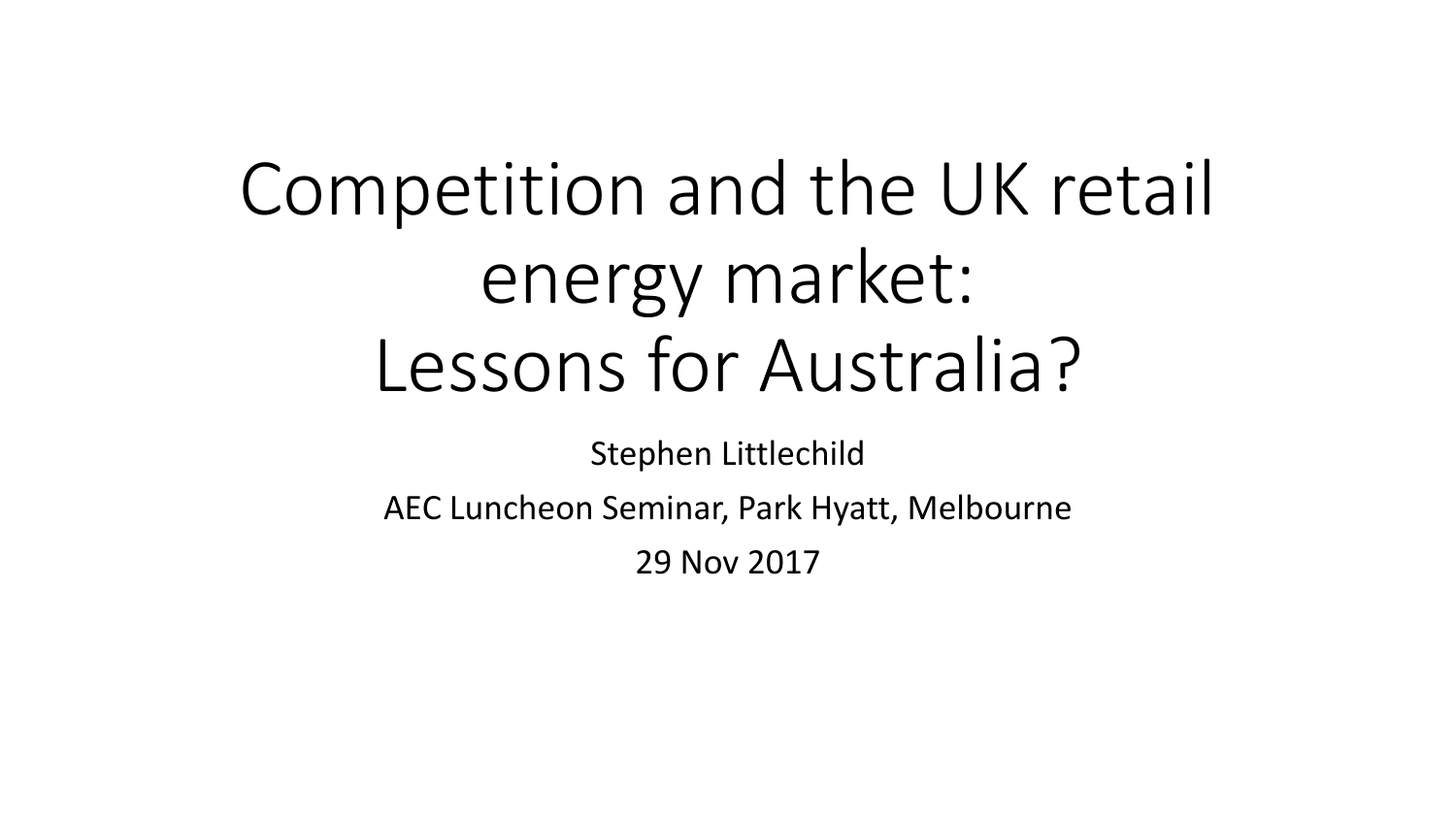# **Outline**

- Competition and Ofgem regulation 1998-2014
- CMA investigation and remedies 2014-2016
- Political developments 2017
- Understanding Ofgem's policies & possible remedies
- Critique of CMA analysis & need for more challenge
- Behavioral economics and competition economics
- Evidence on latest market developments & regulatory trials 2017
- Lessons for Australia?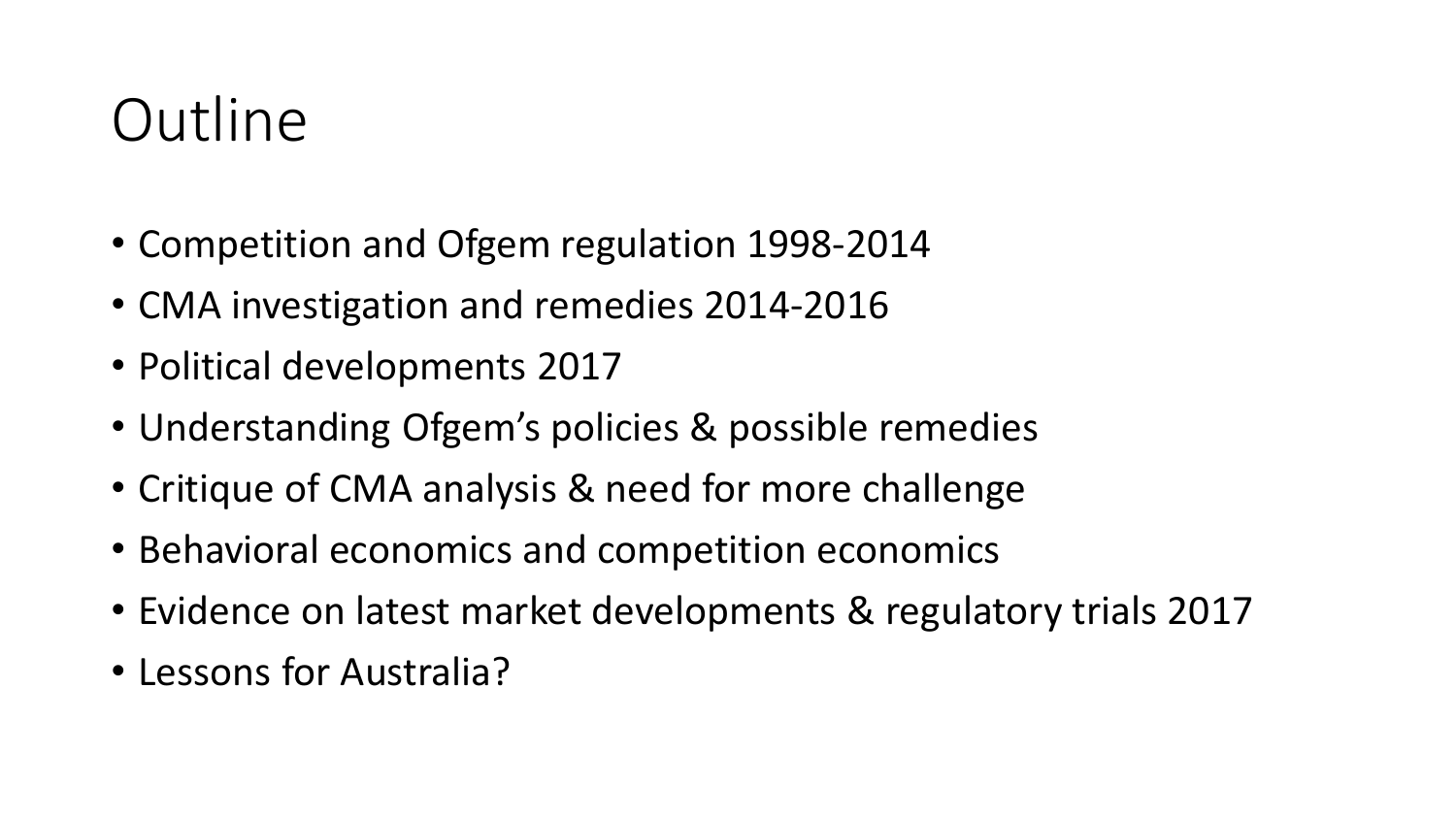# Market opening 1998 to Ofgem's Probe 2008

- c 1998 UK domestic retail energy markets opened
- 1998-08 Vigorous price competition, innovation, customer switching
- Jan 2008 "Market is sound, Ofgem assures Chancellor"
- Feb 2008 Ofgem Probe "to address mounting concern among customers"
- Found high levels of switching but few customers confidently engaged • Less active customers paying £1bn per year more than active ones
- Proposed 20 measures to promote more customer engagement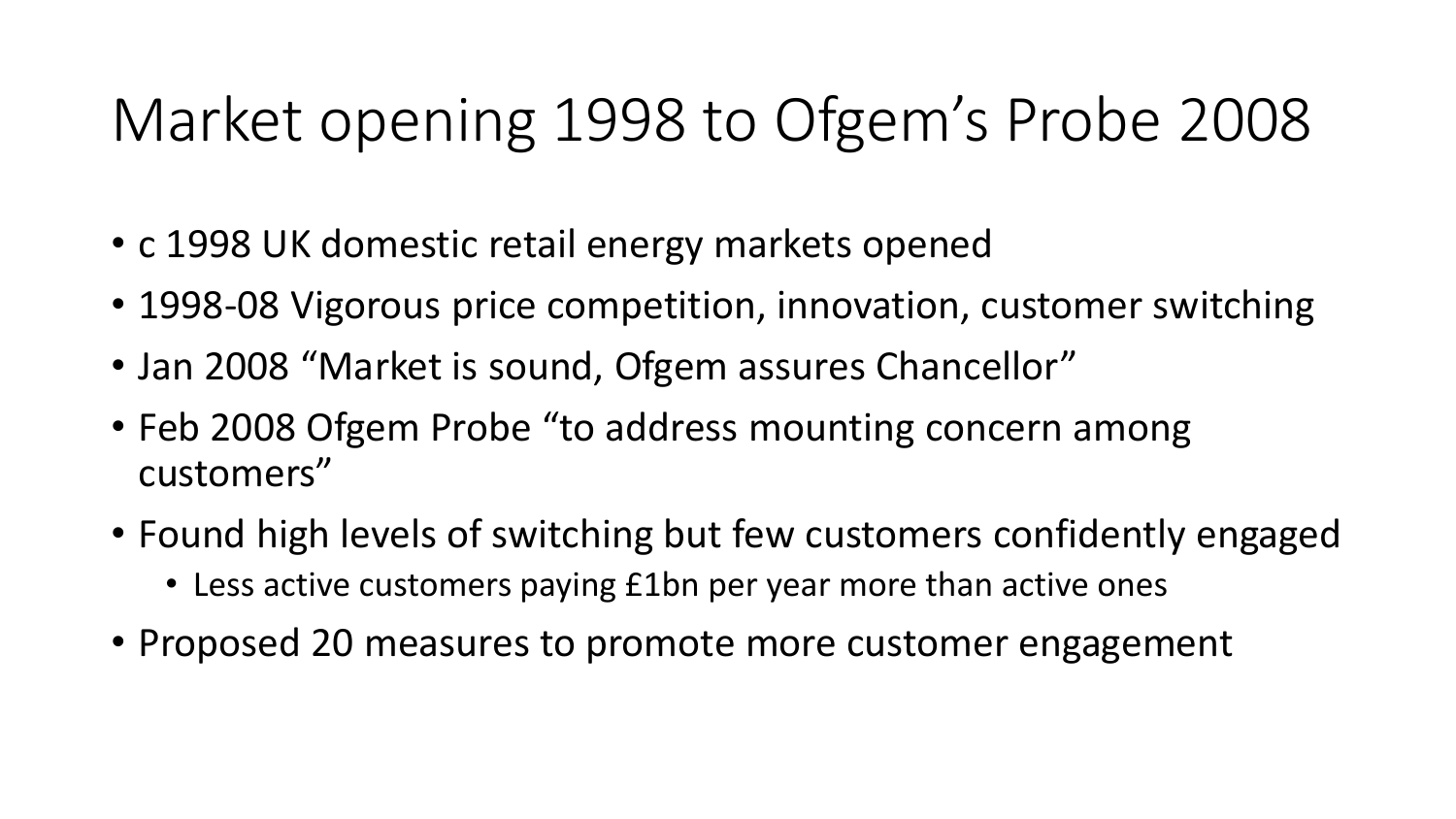# Non-discrimination condition 2009-2012

- Probe also found "unfair price differentials"
	- incumbent suppliers charged higher prices to customers inside former monopoly areas & lower prices to customers outside
- Non-discrimination condition: prices should reflect cost differentials
- Result: lower price differentials but also higher prices & profits
- Suppliers introduced other forms of tariff to compete
	- Eg fixed v variable tariffs, introductory discounts, prompt payment discounts
- Also crackdown on door-to-door selling, suppliers abandoned it
- Customer switching (churn) halved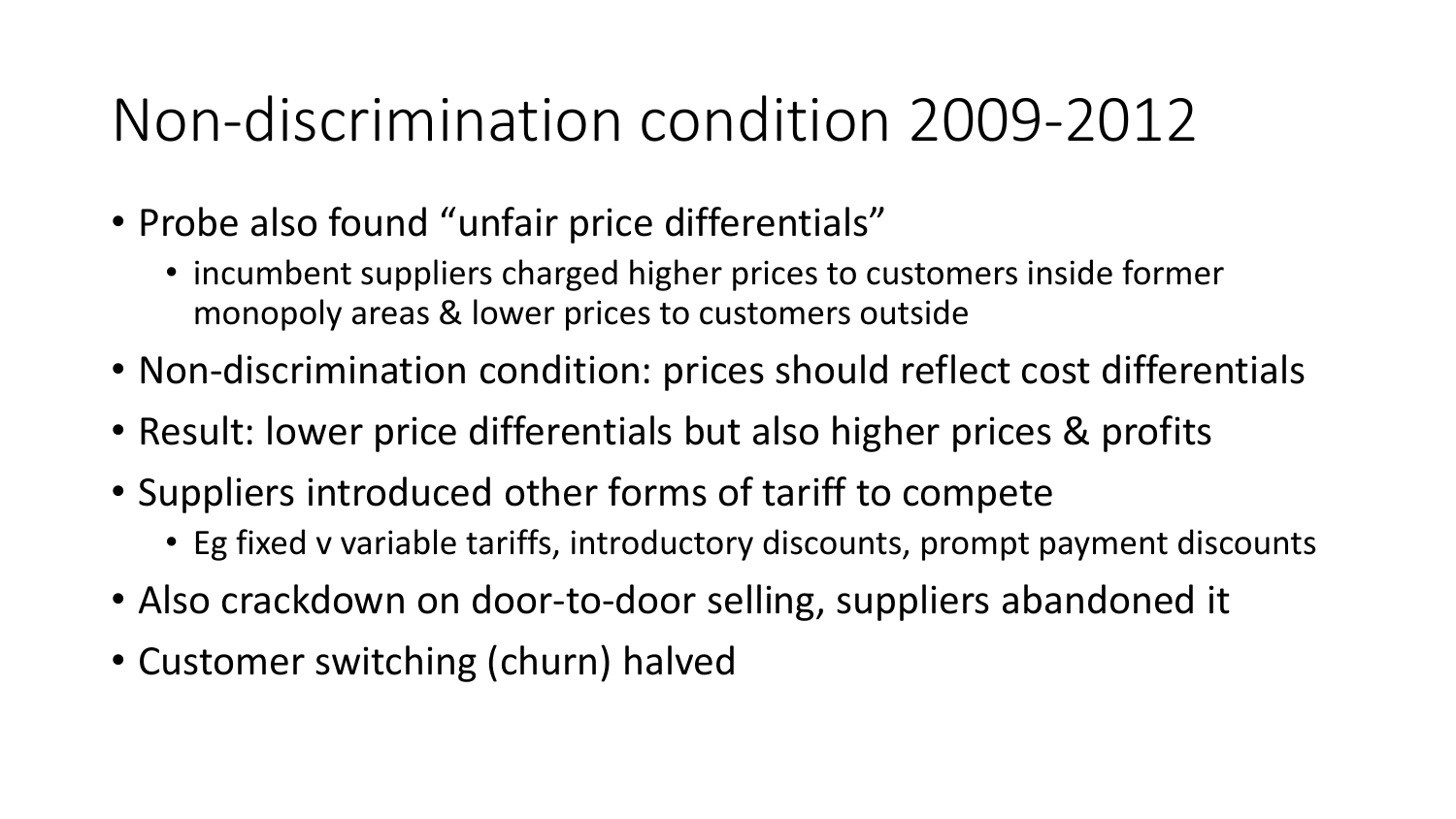### Customer energy switching rate 2003-2017

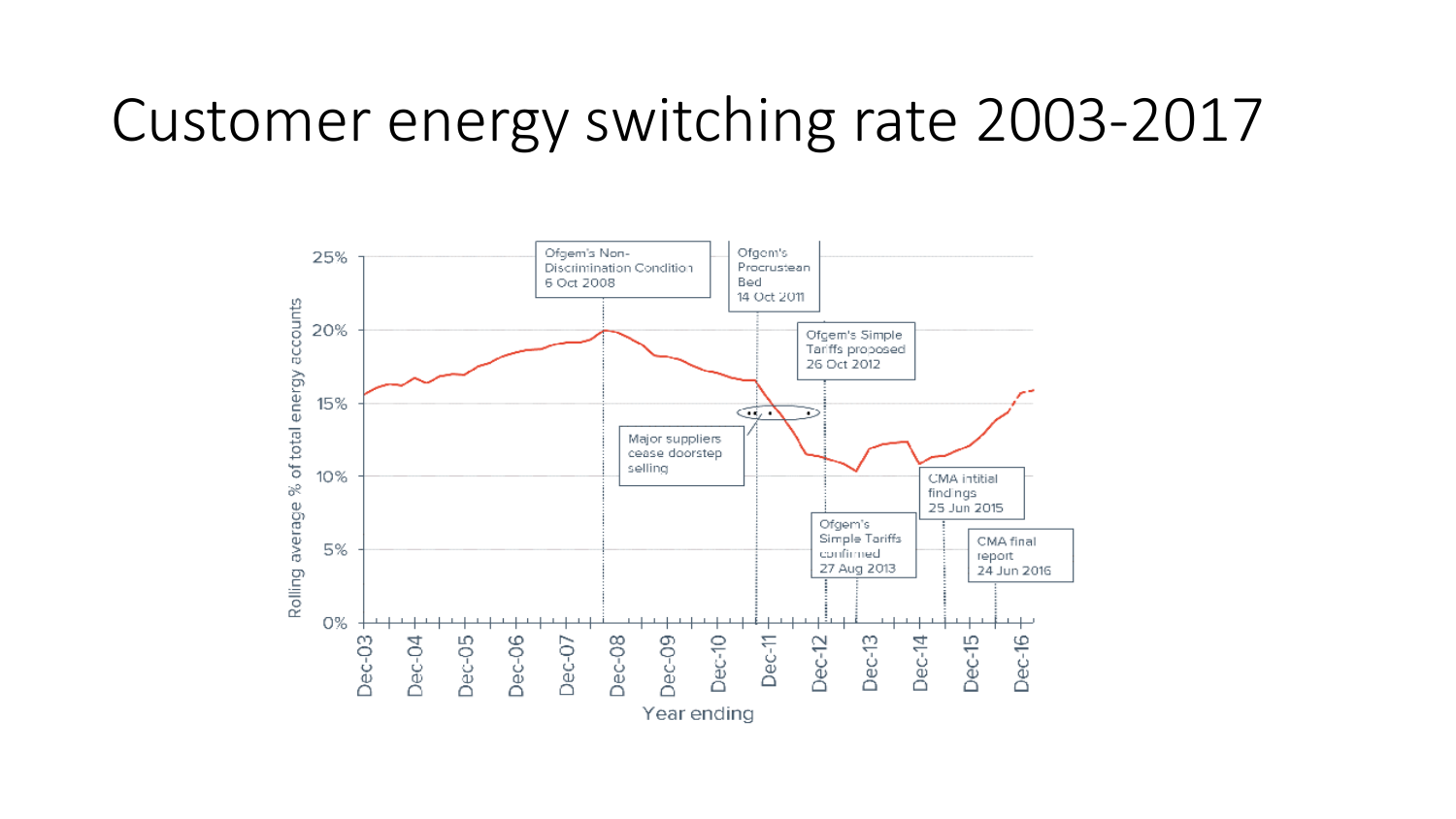# Ofgem's Retail Market Review (RMR) 2011

- Ofgem attributed fall in switching to "complex pricing structures" and "increase in number of tariffs available"
- "Further radical actions required to make it easier to compare prices"
- 2012 Simple Tariffs (max 4/supplier, most discounts banned)
- StayWarm tariff (fixed monthly bill to over 60s) did not comply
- Innovation restricted e.g. wholesale tracker tariffs not developed
- Suppliers withdrew Minority tariffs (eg Green) to focus on popular ones
- But these measures did not alleviate popular concern, no recovery in switching, and question whether measures were sensible anyway?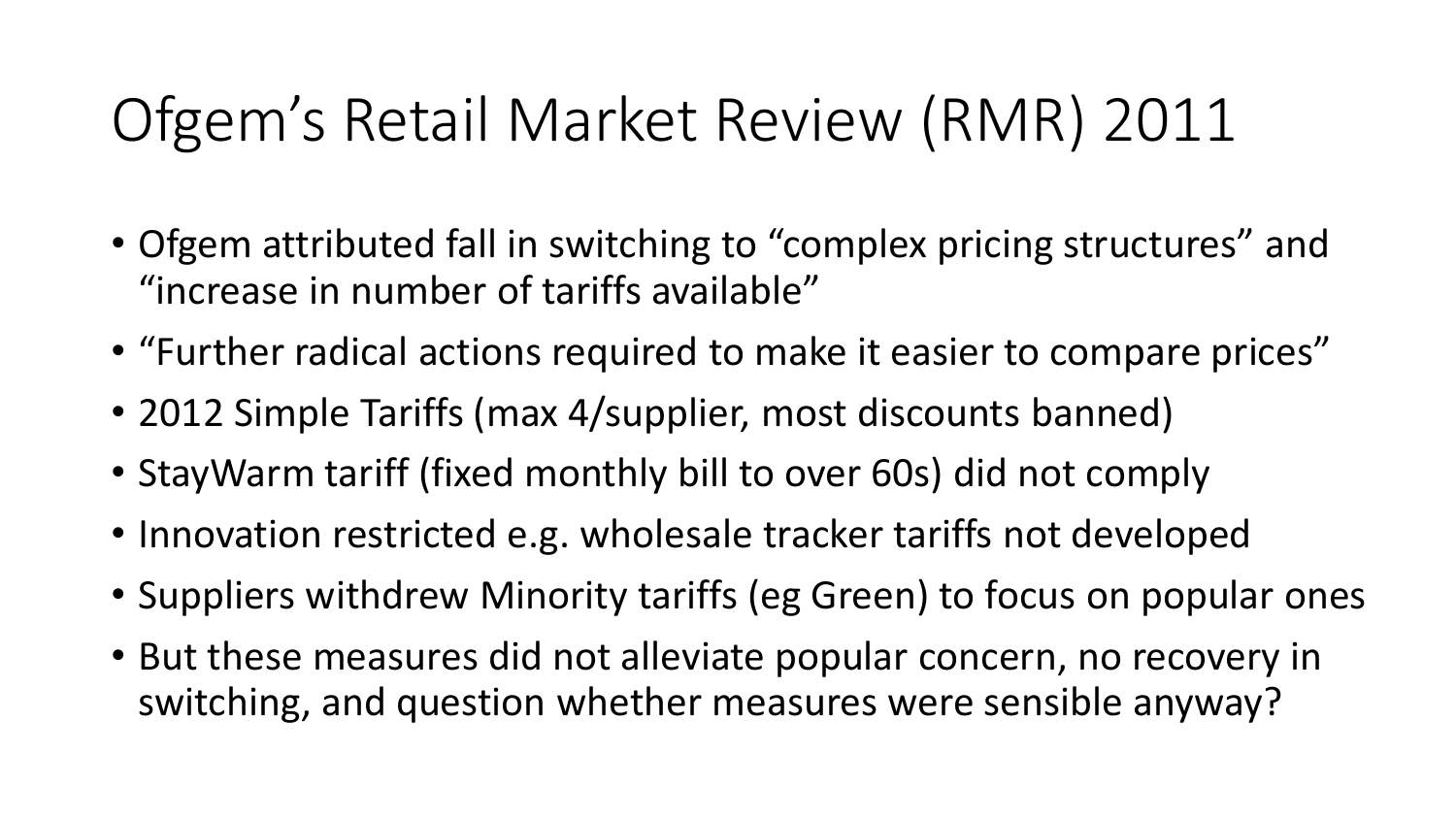# Competition & Markets Authority (CMA) Investigation 2014-2016

- 2014 Ofgem referred sector to CMA, noted 5 issues of concern
	- Excluded large customer market: "little evidence of harmful features"
- CMA found no problem with 4 of 5 main issues
	- incumbency advantage, tacit coordination, vertical integration, barriers to entry
- Ofgem's Simple Tariffs policy had an Adverse Effect on Competition (AEC)
	- Restricted price competition, desirable tariffs, innovation, & no obvious benefit
- Remedy: Remove Simple Tariff restrictions (now done)
	- New Tariff Comparability clause help customers make informed choices
- CMA found less effective competition for PrePayment Meter (PPM) customers (4m, 16% total) - Remedy price cap on PPM tariffs (done)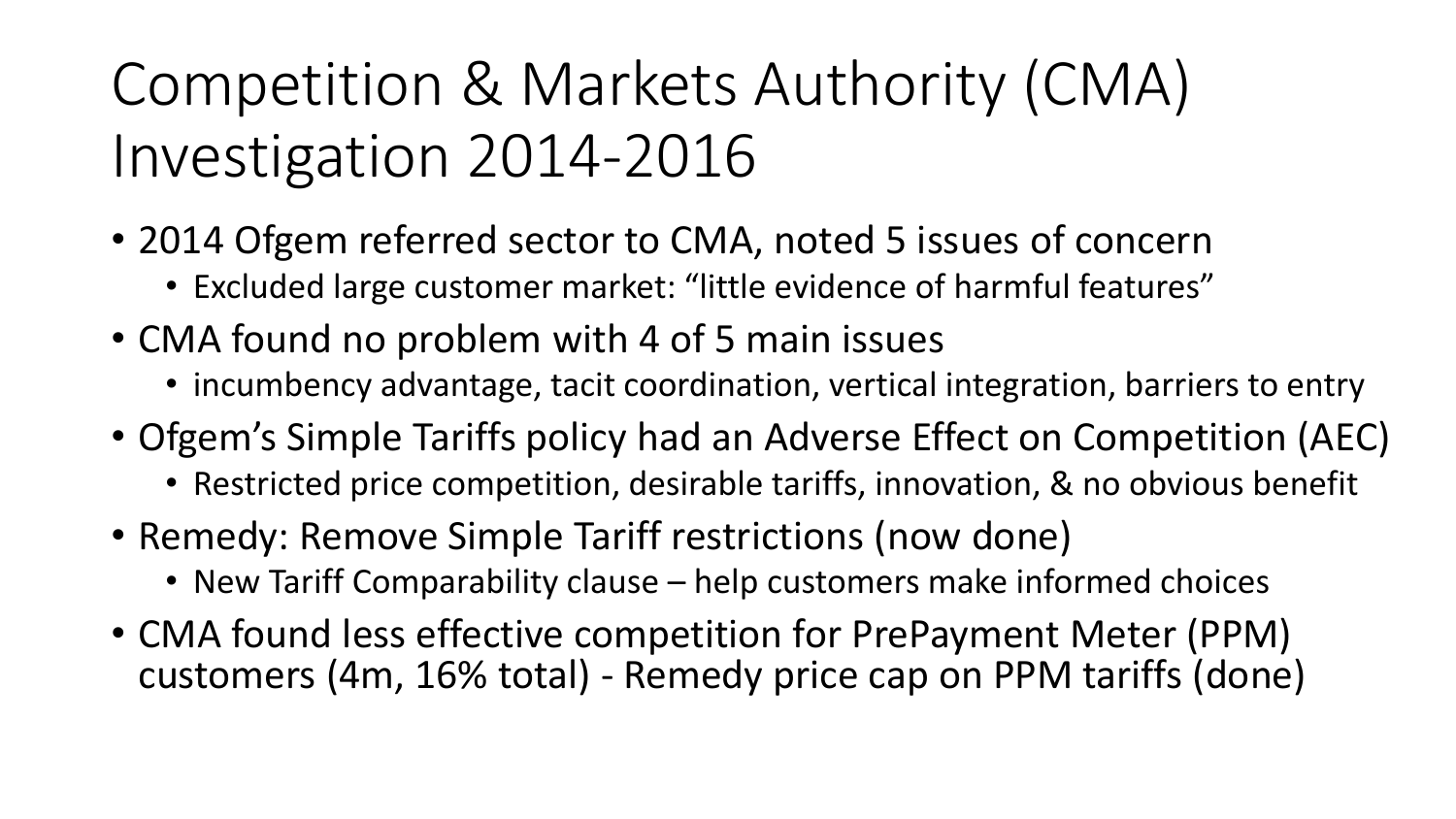# Weak customer response & detriments

- CMA found customers not responding to large price differentials
	- Max saving ave £164/year 2012-15, £330 in Q2 2015
	- (on ave dual-fuel bill c £1000/year)
	- Low income, less educated, renting, older customers less engaged
- "Weak customer response" gave suppliers market power, which they exploited via level of prices & price discrimination
- Customer detriment average £1.4bn pa, £2bn in 2015
- Remedy for weak customer response: greater customer engagement
	- E.g Disengaged Customer Database: details made available to other suppliers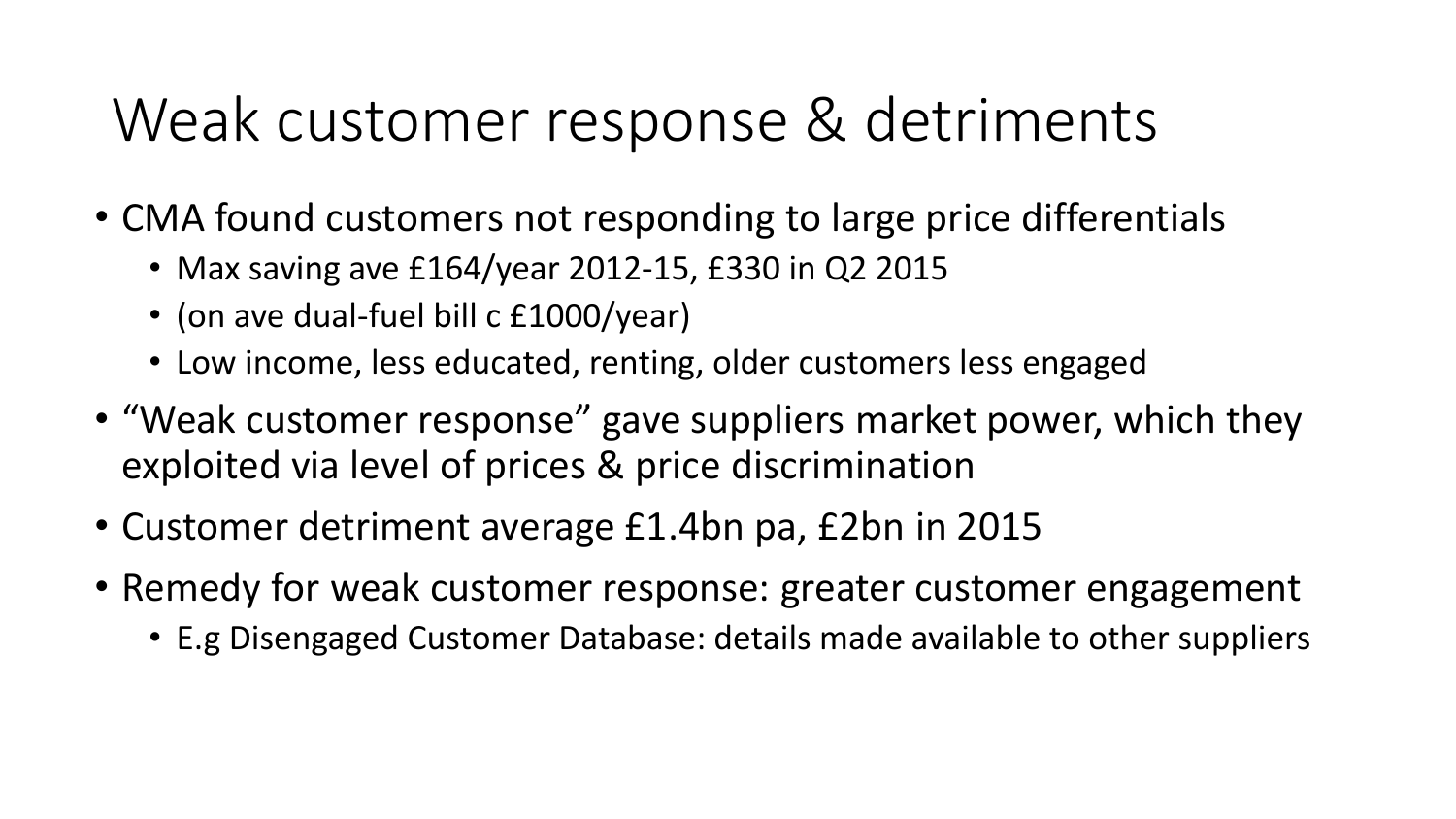### More extensive price controls?

- CMA Conclusion: extensive price controls would undermine competitive process, with potentially worse outcomes for customers in long run, by reducing customer incentives to engage, reducing supplier incentives to compete, and increasing regulatory risk
- CMA Dissenting View (Prof Martin Cave): present harm very severe (£2m/yr = £75/household), remedies will take time & untried & untested, other information remedies 'had not made a dent' in number of customers on Standard Variable Tariffs (SVTs)
- He proposed to extend PPM price cap to SVT customers (about 70% of total) for 2 years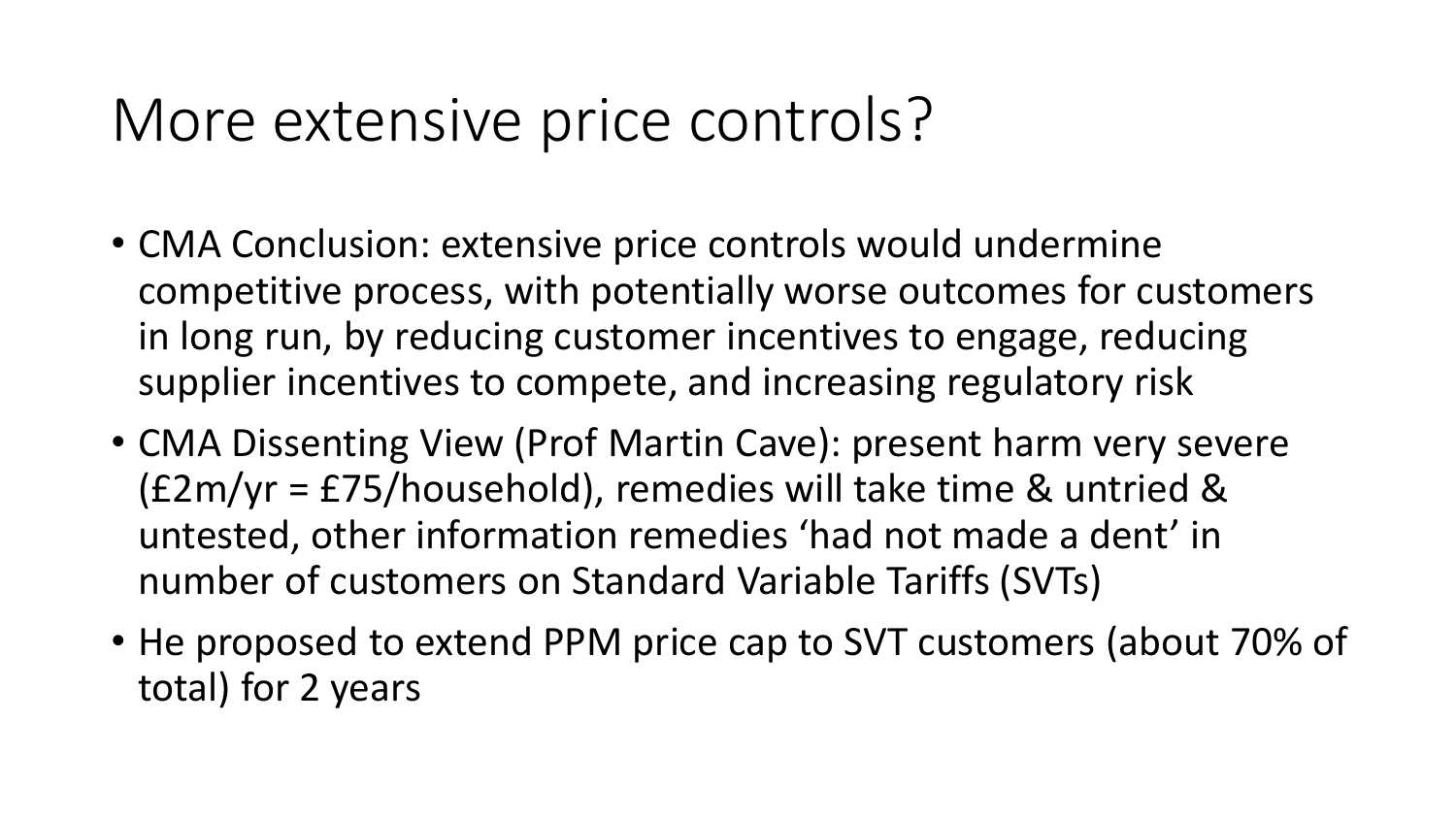# Political developments 2017

- Feb: March large suppliers announce price increases
- April: PM declares election, intends to deal with 'rip-off energy tariffs'
	- Most election manifestos proposed price controls & other measures
- June: Sec of State asks Ofgem what it intends to do
- Ofgem: extend PPM price cap to another 1m vulnerable customers by Feb 2018 (+2m more later), but suppliers would contest imposing cap on SVTs
- Sept: Sec of State gives Ofgem 'final warning' to eliminate £1.4bn customer detriment. Ofgem declines to do so.
- Oct: draft Bill to order Ofgem to impose price control.
	- Nov: Sel Committee begins pre-legislative scrutiny 'to fix broken energy mkt'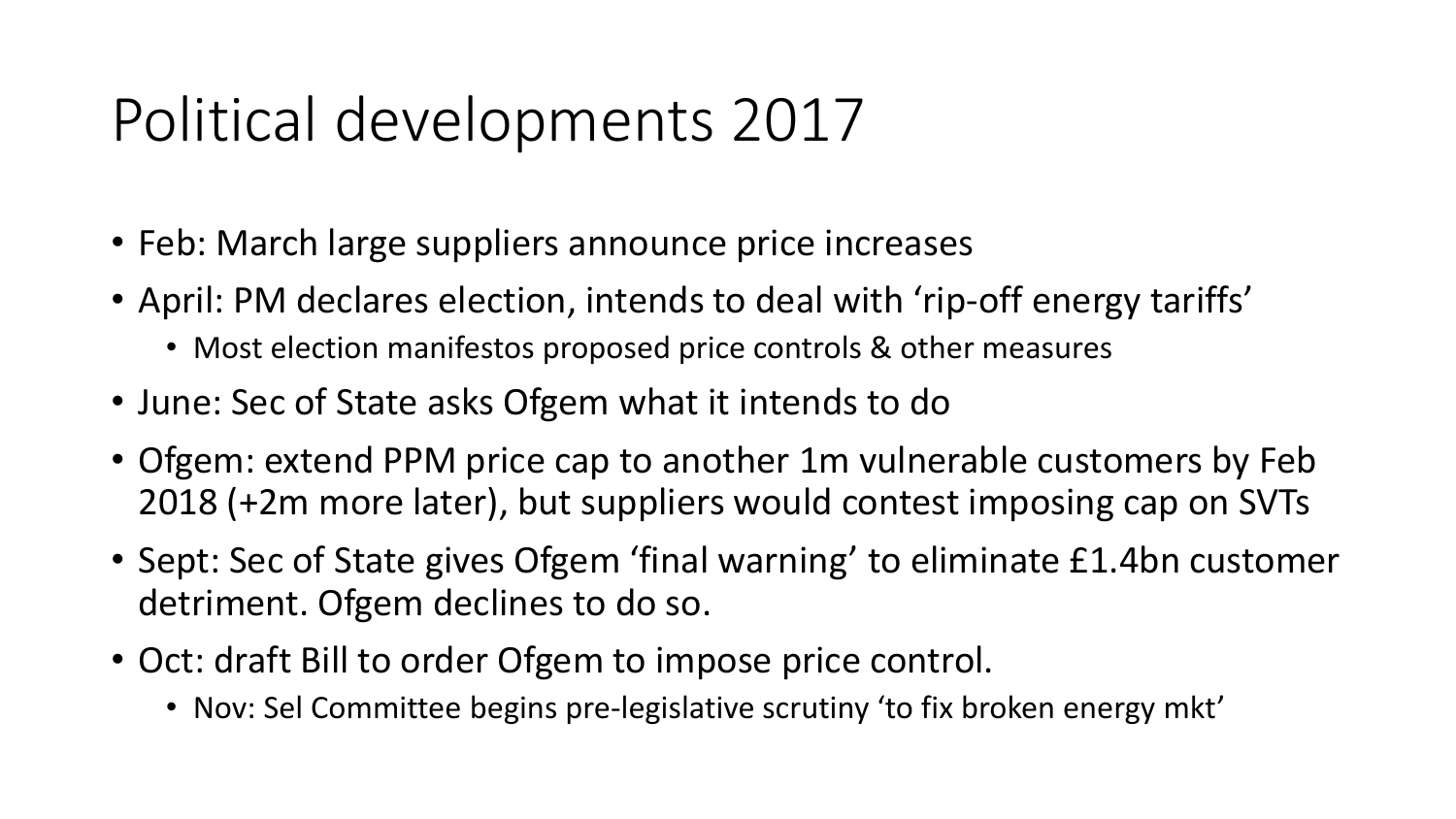# Understanding Ofgem's policy & remedies

- Why did Ofgem reverse its policy in 2008?
- Energy prices roughly doubled (see next slide) Ofgem under pressure
	- Energywatch: "Ofgem complacent at best, negligent at worst"
- Ofgem Probe noted increases in world fuel prices, but discussion technical
- Left suspicion of excess retail profits but not justified by data
	- Data showed average retail profit margin 2005-2007 was negative
- CMA concluded "Ofgem's inability to address concerns about profitability … led to Ofgem interventions that had adverse effect on competition"
- CMA remedy: Better reporting on retail profits (including balance sheets)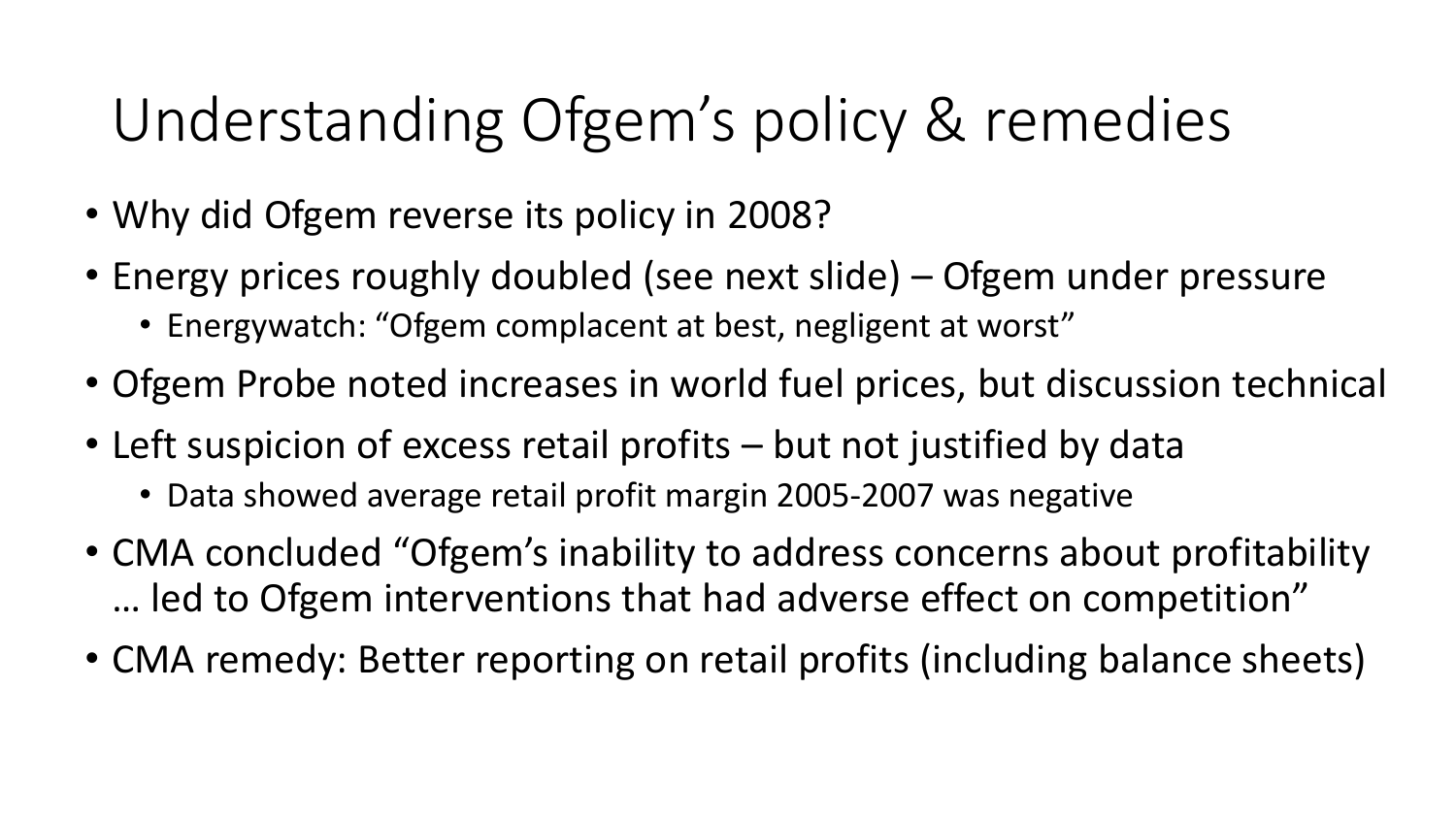### Context: energy prices suddenly doubled

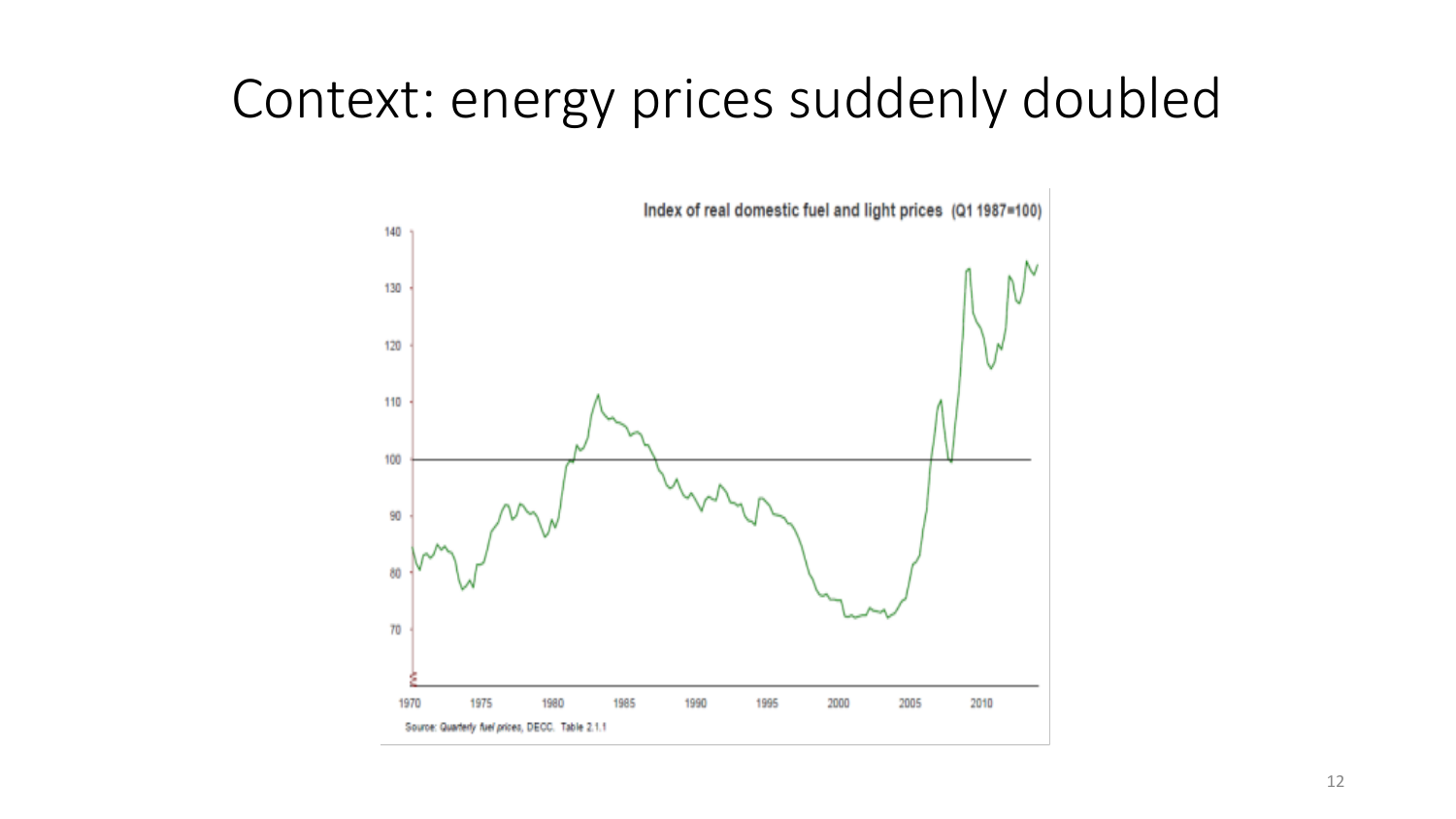# Price differentials in UK

- Ofgem 2008: price differentials without cost justification are "unfair"
	- Shows competition not working must "accelerate transition to competition"
- But economic literature shows differentials can indicate competition
	- Competition can force firms to discriminate (Baumol)
- True in retail energy sector: prices to more active customers forced down to marginal (energy) cost, less active SVT customers cover overheads
- But at margin all customers can & do switch, both sets of prices reflect costs & are competitive, overall profits in UK not excessive (see below)
- CMA suggestion: create Office of Chief Economist at Ofgem
- Suggest: need to reduce pressure on Ofgem to intervene transfer responsibility for now-competitive retail market to competition authority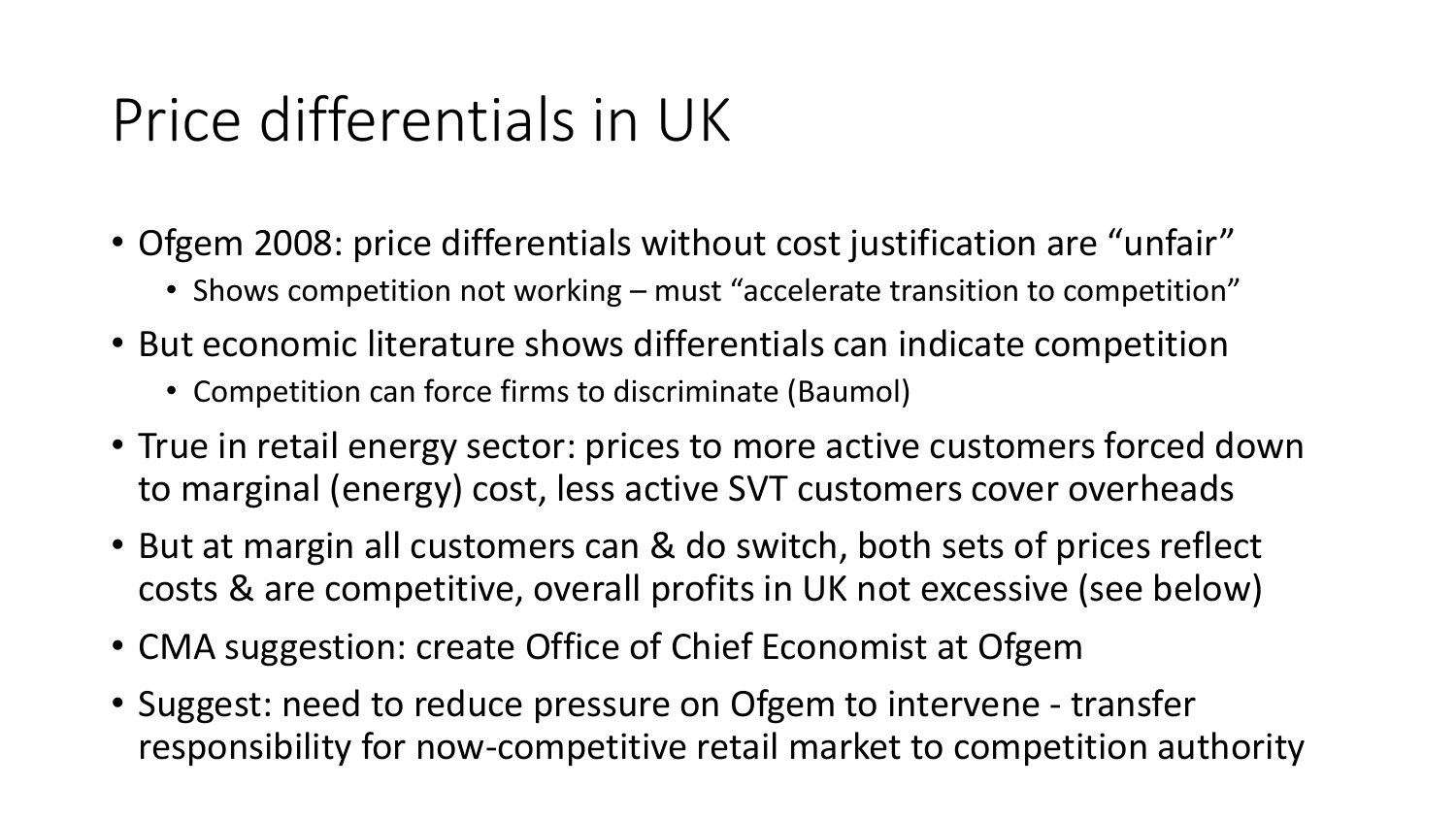# CMA calculation of customer detriment

- Customer detriment average £1.4bn per year (2012-15): "direct approach"
- CMA aimed to compare prices: Big6 v 2 mid-tier suppliers
- But CMA had to make substantial adjustments to ensure comparability
	- Energy supplier at efficient scale, in steady state, earning normal return
- Detriment is comparison with hypothetical efficient state, not excess profit
- Much disputed
	- Oxera advising SP: Correct detriment in range minus £720m to plus £755m
- And not transparent
	- CMA made 2 final adjustments not made previously, total c. £1bn, after closure of data rooms - no-one could see & comment on details of calculation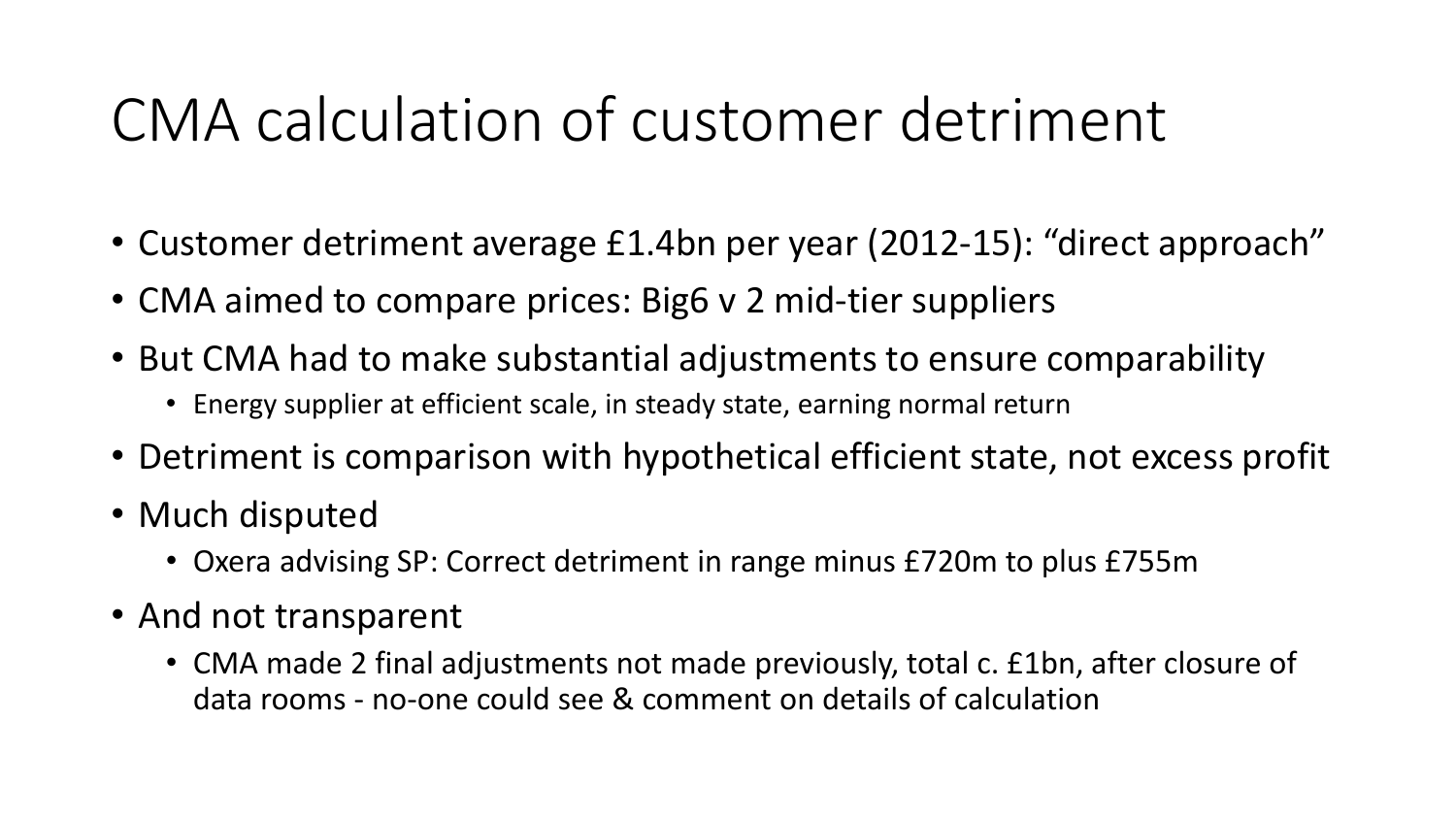# CMA "indirect approach" to customer detriment

- Excess profits (ave £303m) + inefficient costs (ave £420m) = £723m
- But no excess profit by standards CMA applied to large customer market
	- Applying CMA's risk-adjusted I&C EBIT margin benchmark in domestic market would remove £300m
	- Large customer market so competitive didn't need investigation
- Profits specific to 2 most efficient suppliers
	- BG had 2/3 total sector retail profits, BG+SSE 95%, these suppliers had lowest costs
	- 2 other Big6 suppliers had ave profits around CMA competitive level, 2 had losses
- This does not support claimed sector-wide "weak customer response"
- Inefficient costs = actual less lower quartile costs
	- "large part of detriment [over 50%] likely due to inefficiency rather than excess profits"
- But cost differentials in all real competitive sectors why is this a customer detriment?
	- Not a conventional competition authority approach
- No adjustment for losses born by shareholders not customers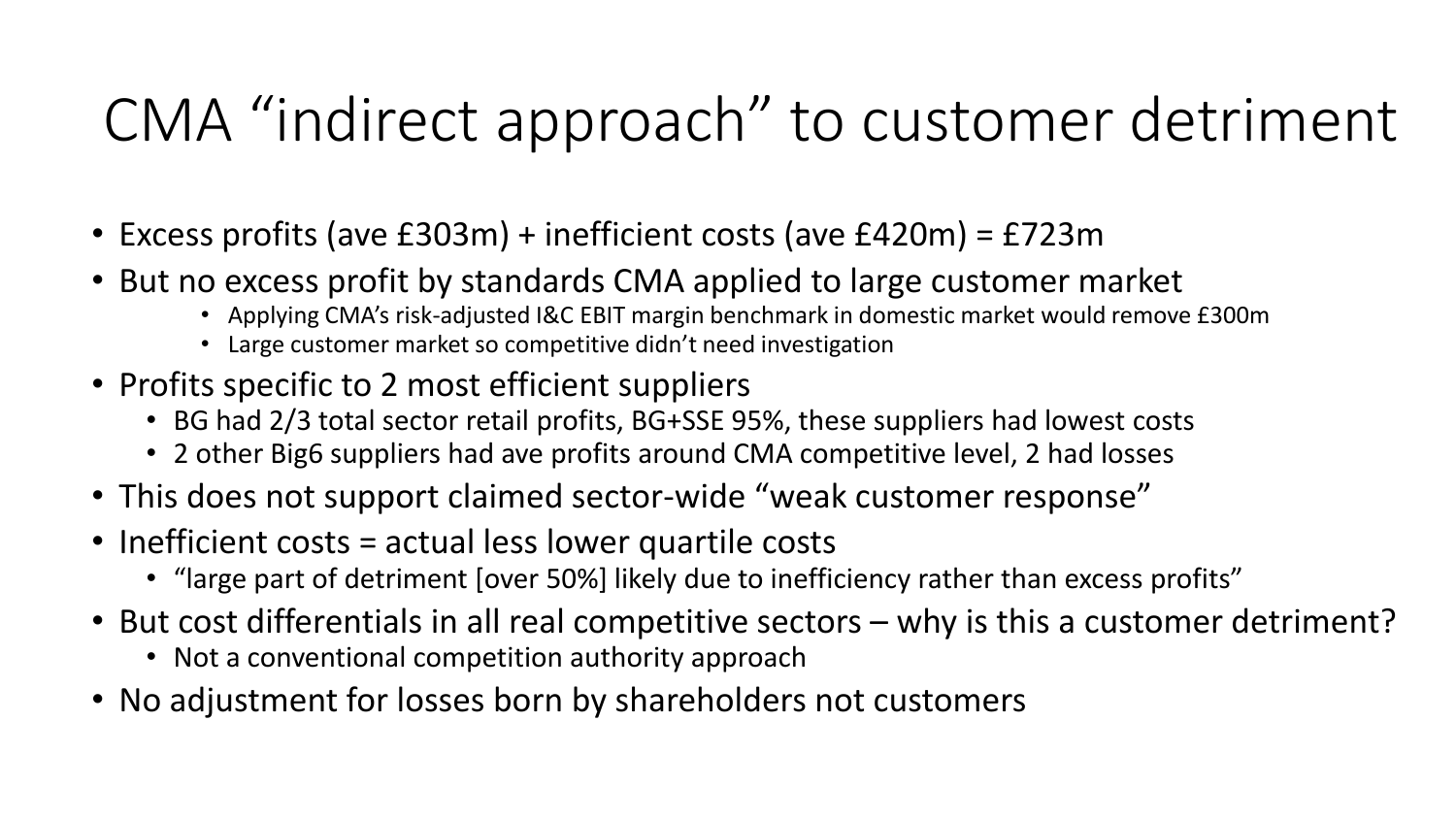### How to improve CMA analysis?

- CMA customer detriment calculations not sustainable
	- Actual profit & other data consistent with broadly competitive market
- Suggests need for more challenge to (1) CMA analysis during investigation and (2) CMA approach to economic analysis
- Some possible ways to encourage challenge during investigation
	- Access to data room while CMA calculations changing
	- Wider public understanding of CMA analysis, with fewer excisions
		- 10,254 confidential items excised from CMA Energy Market Report
	- Widen basis of appeal to include CMA analysis, not just 'decision'
	- Encourage regulators to challenge CMA not just 'work with' CMA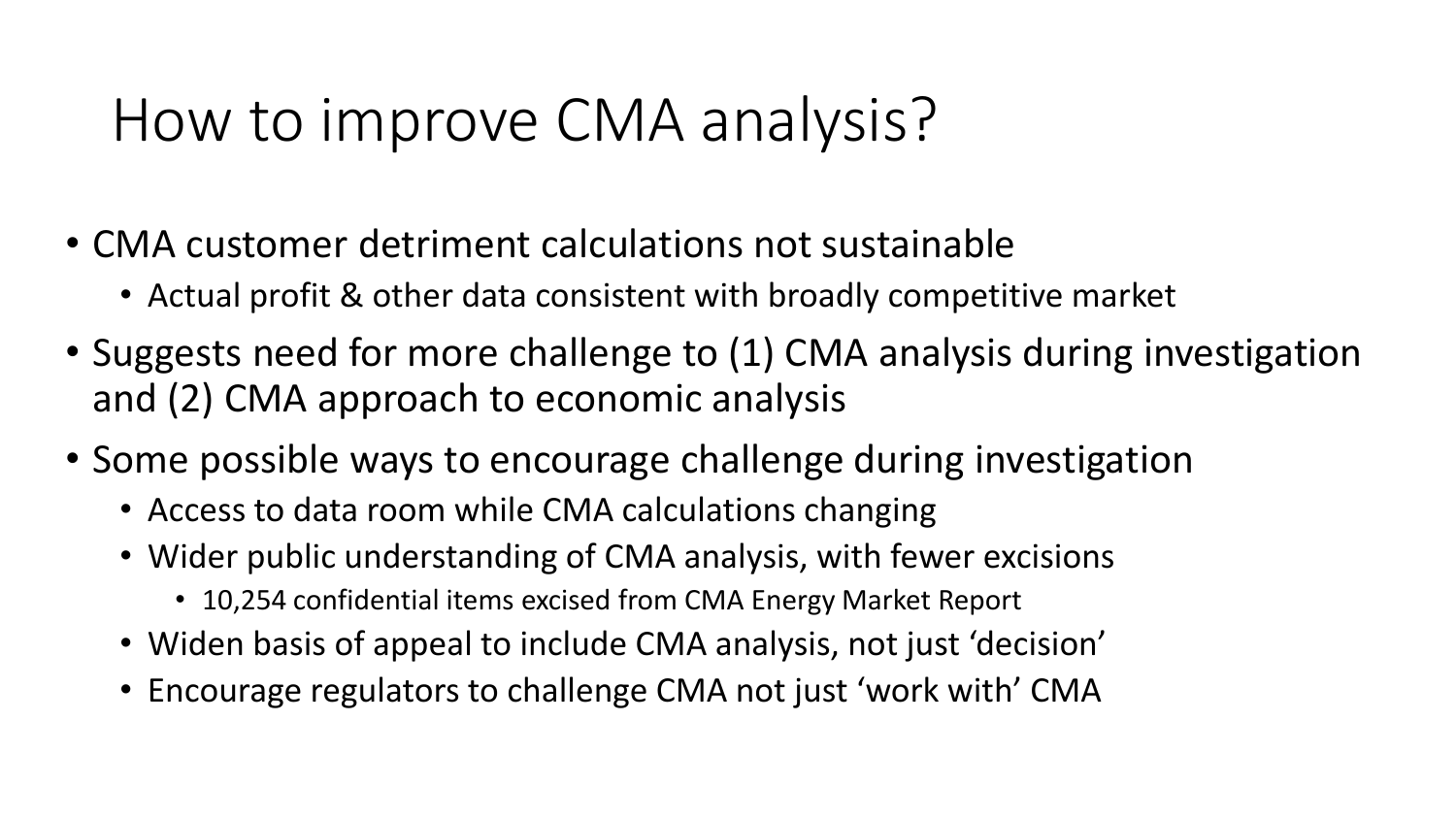# Behavioural economics

- Has become increasingly influential
	- Ofgem Probe 2008 first major use of behavioural economics in UK?
	- 2013 CC/CMA revised Guidelines mentions 50 times
	- 2013 Govt Steer to CMA
		- "consumer behavioural issues should be central to the CMA's analysis … and inform the remedies"
- Merit: shows many conventional economic assumptions unrealistic
	- homo economicus is not homo sapiens
- And has led to useful operational suggestions
	- Behavioural Insights Team/Limited (Nudge Unit)
	- E.g. design of recent trial on Disengaged Customer Database (below)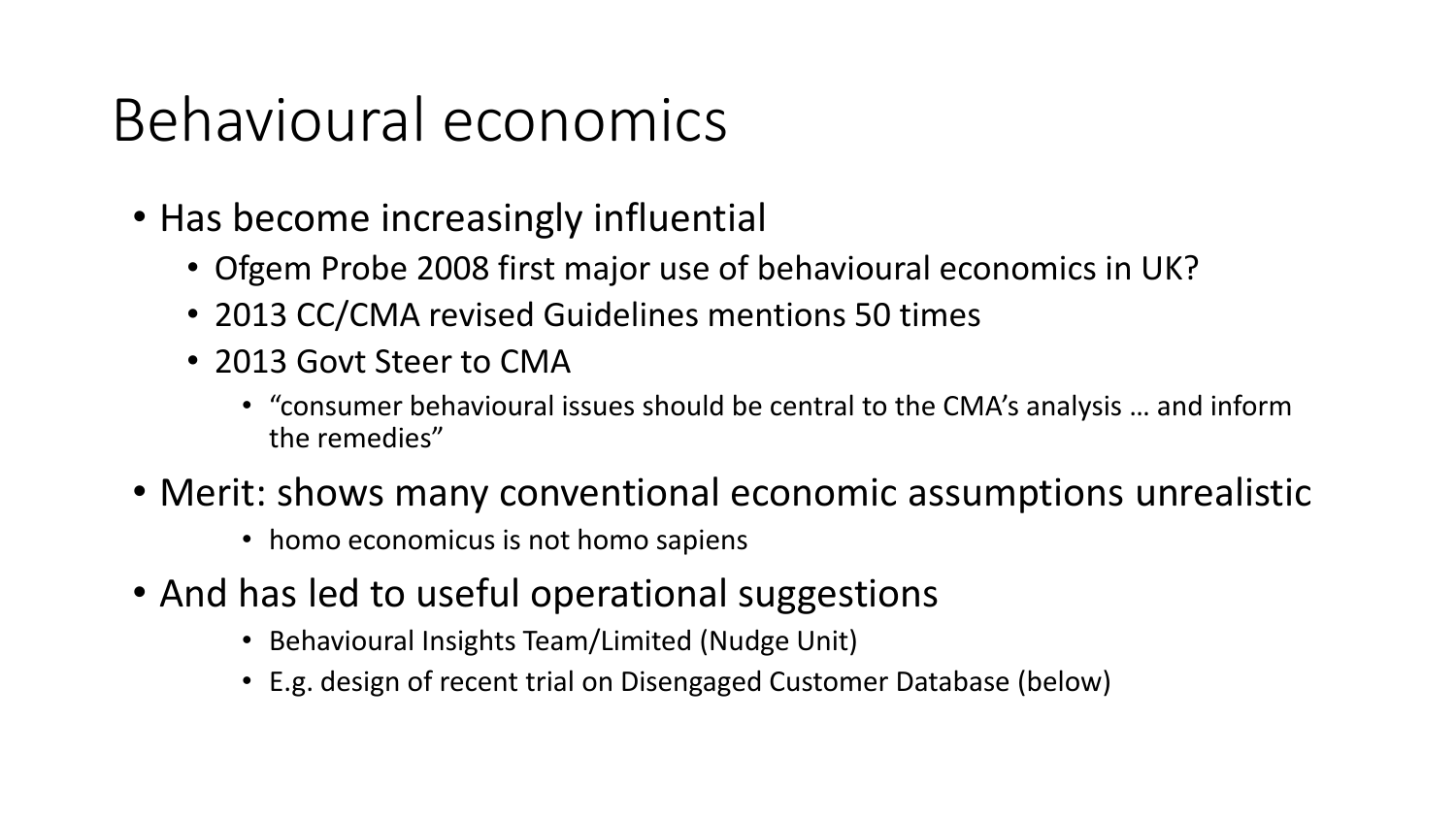# Misuse of behavioural economics

- But instead of using behavioural insights to reform economics, economists have tried to reform people
	- Aim to turn homo sapiens into homo economicus
	- Attempt to correct for "behavioural biases" (eg loss aversion, status quo bias)
- Misleading policy implications
	- Inactive customers are seen as inferior
	- Markets require "confident customers, adept at exercising choice" (BIS 2010)
	- "Competition only works for active customers"
- Undue focus on weak customer response/engagement
	- CMA Energy Report 410 mentions
- Switching has become an obsession
	- CMA Energy Report 4785 mentions, CMA Banking Report 3162
- Focus on customer failure but little acknowledgement of regulatory failure
- Conclusion: Need to reorient behavioural economics to reforming economics rather than reforming customers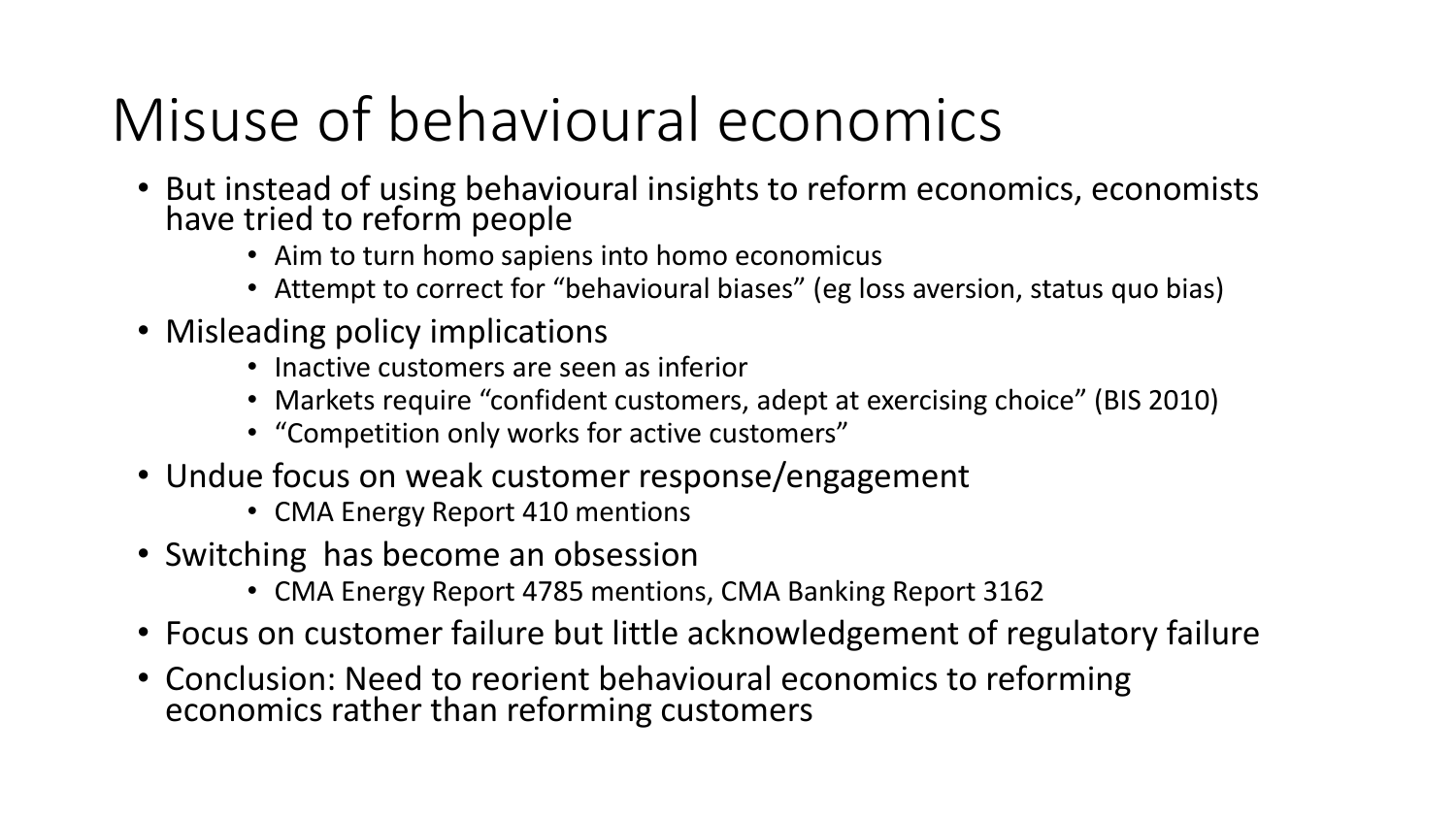# CC/CMA approach to competition

- UK competition authorities profess a dynamic view of competition
	- "the Commission sees competition as a *process of rivalry* … *over time*"
	- the benchmark [against which to judge an actual market] is "*not an idealized perfectly competitive market*." (Guidelines 2003/2013)
- But in practice CC/CMA reports do the opposite:
	- Little or no concept of competition as process over time
	- Benchmark basically idealised & static perfectly competitive market
- Why? Process isn't in economics textbooks, perfect competition is
- Revise CC/CMA definition to fit textbooks? No, revise textbooks
- This will require retraining economics profession? May be happening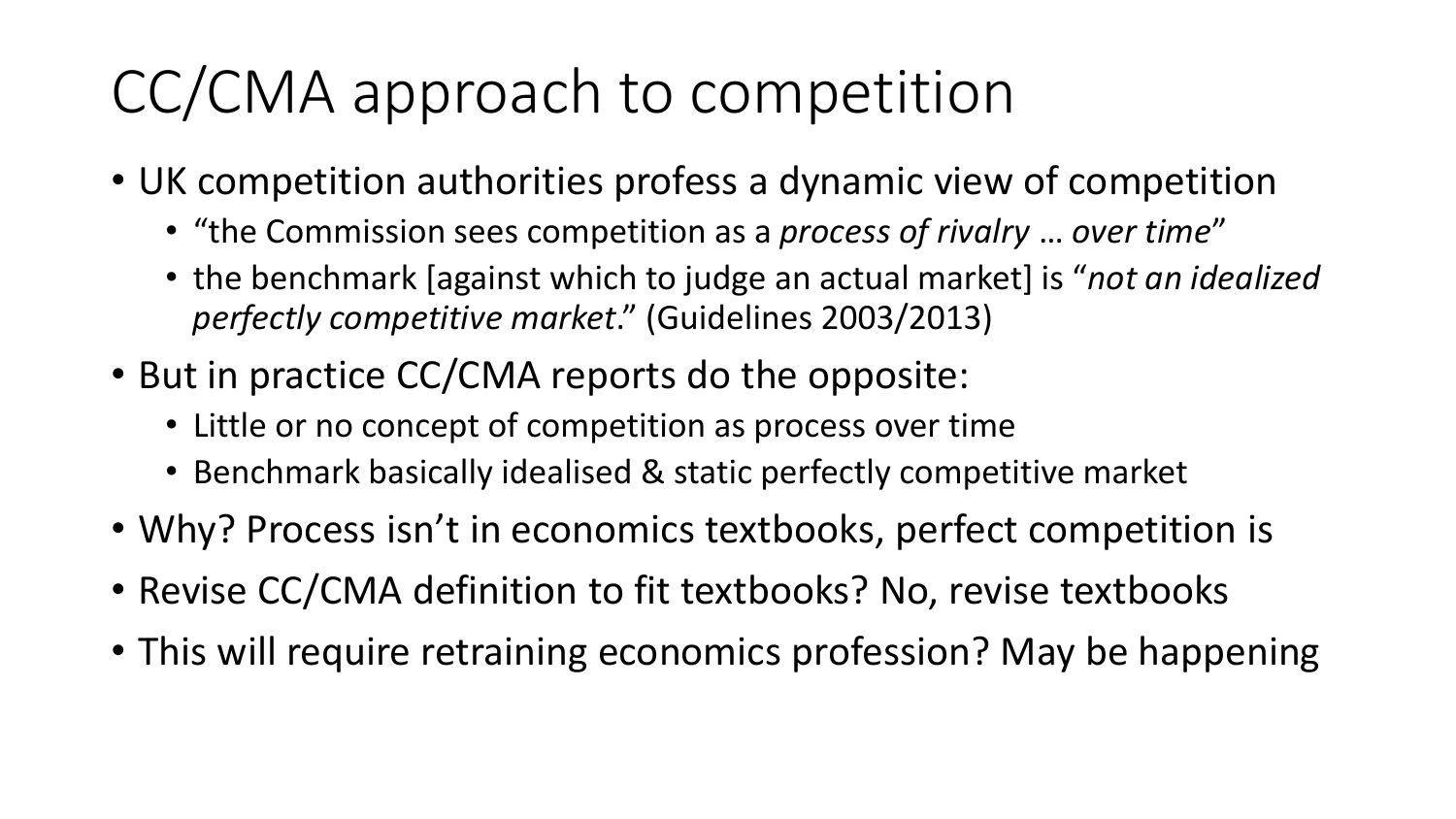# The latest economics textbook

- *The Economy*, textbook by CORE, OUP 10 Oct 2017
	- "In response to student allegations of irrelevance of economics"
	- Note headings to Opening chapter
		- 1 The capitalist revolution 1.1 Inequality
- Competition as a process over time features explicitly
	- Schumpeter ch 2.5: the dynamism of capitalism, competition as process of creative destruction, the entrepreneur and innovation rents
	- Hayek ch 11: the dispersal of knowledge, meaning of competition as process of coordination, prices are messages
- But don't get too excited
	- about 500 Glossary definitions do not include Competition
	- but do include 50 references to Equilibrium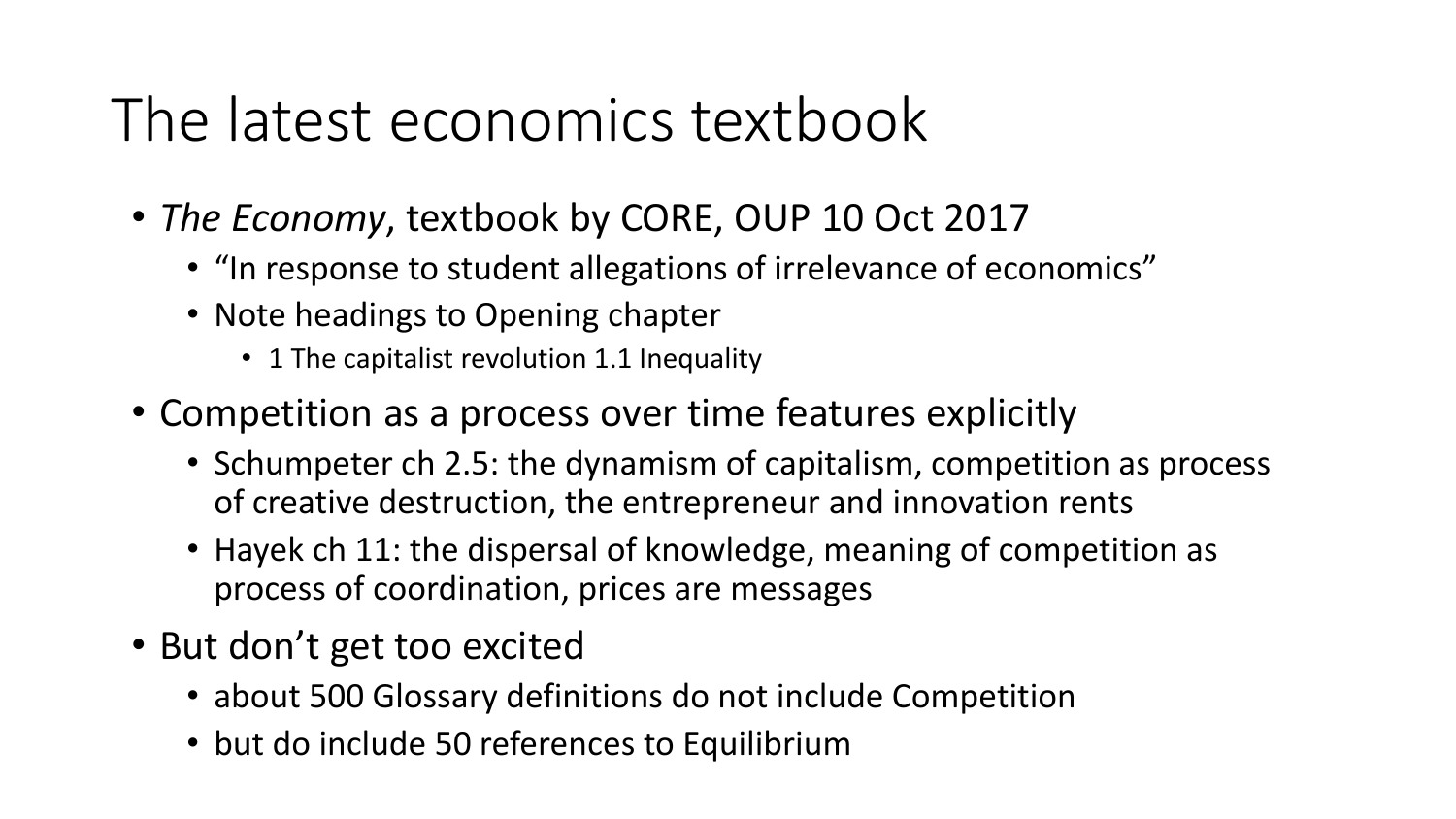# New entry has doubled since CMA study



Note:

Data correct as of June 2017.

Source: Ofgem analysis of Distribution Network Operators and Xoserve data.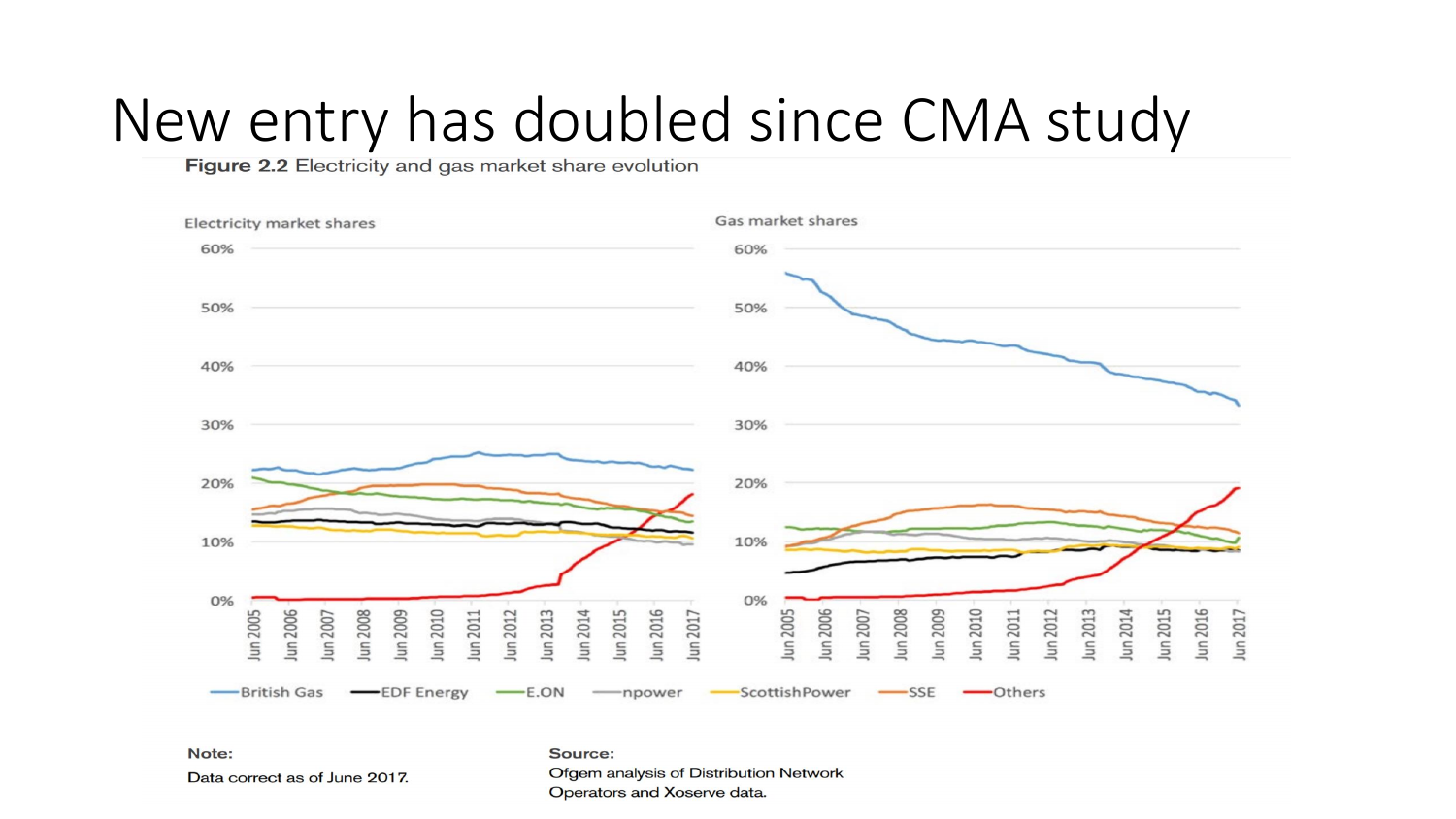# Effect of price cap on PPM tariffs

#### Figure 2.13 Prepayment tariffs before and after the price cap



#### Annualised cost of electricity for a typical household



#### Note:

The chart shows each supplier's standard variable prepayment tariff only. These suppliers serve 90% of consumers using prepayment meters.

#### Source:

Ofgem's analysis of Energylinx data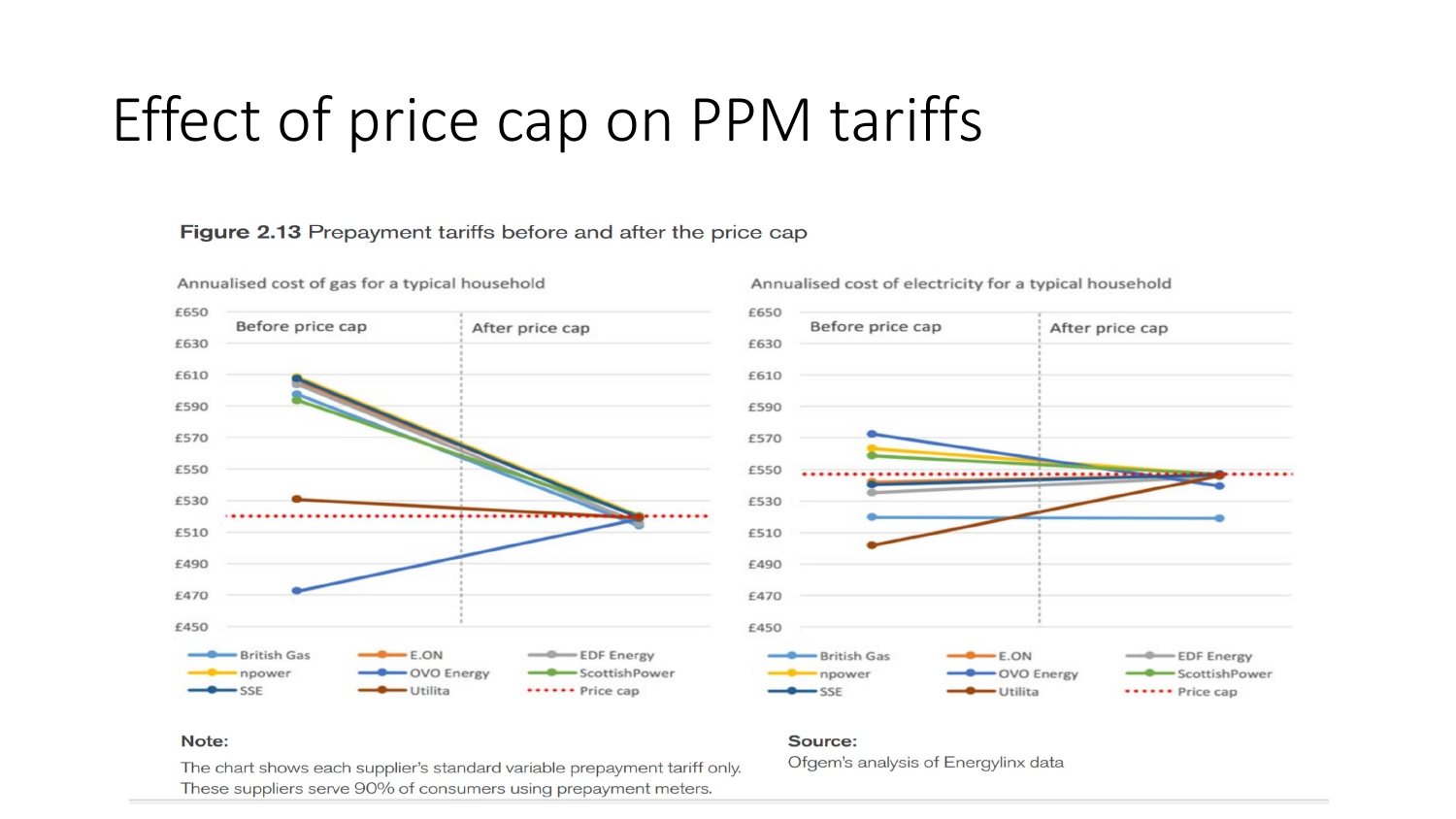# Disengaged Customer Database trial (2400)

- Ofgem trial: Will disengaged SVT customers switch supplier or tariff?
	- 1/3 Sent 6 marketing letters from other suppliers 13.4% switched
	- 1/3 Sent 3 Best Offers Letter from Ofgem 12.1% switched
	- 1/3 Sent Nothing: control group 6.8% switched
- Average savings £131 per year
- Very few customers switched to suppliers they were sent info about
	- Many went to Price Comparison Website, more phoned own supplier
- Note: Timing atypical c.f. controversial Big 6 price increases
- But even "disengaged" customers respond to price increases & prompts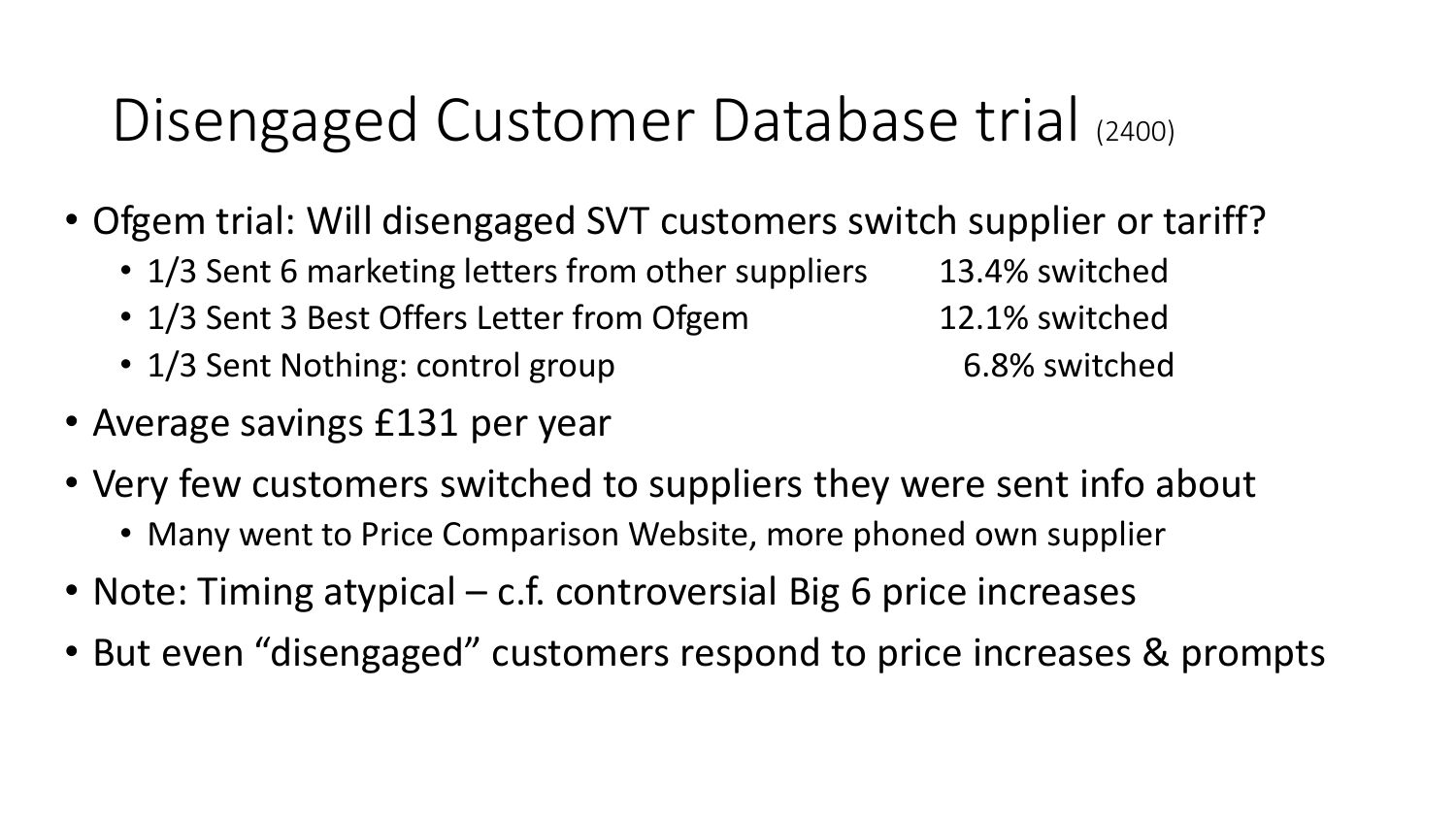# Cheaper Market Offer Letter (CMOS) trial (138,000)

- Letter to SVT customers with 3 cheaper offers
	- personalised to customer usage, payment method, account management
- 1/3 Ofgem letter 2.4% switched supplier/tariff, saved £254 ave
- 1/3 Supplier letter 3.4% " " E255"
- $1/3$  No letter (control)  $1.0\%$  "  $\qquad$  "  $\qquad$   $\qquad$  "  $\qquad$  £164 "
- Greater impact of letter for customers over 3 years on SVT
- More external switching (supplier) than internal switching (tariff)
- Ofgem conclusion: Letter can prompt long-time SVT customers to switch, most effective from own supplier, & can increase savings